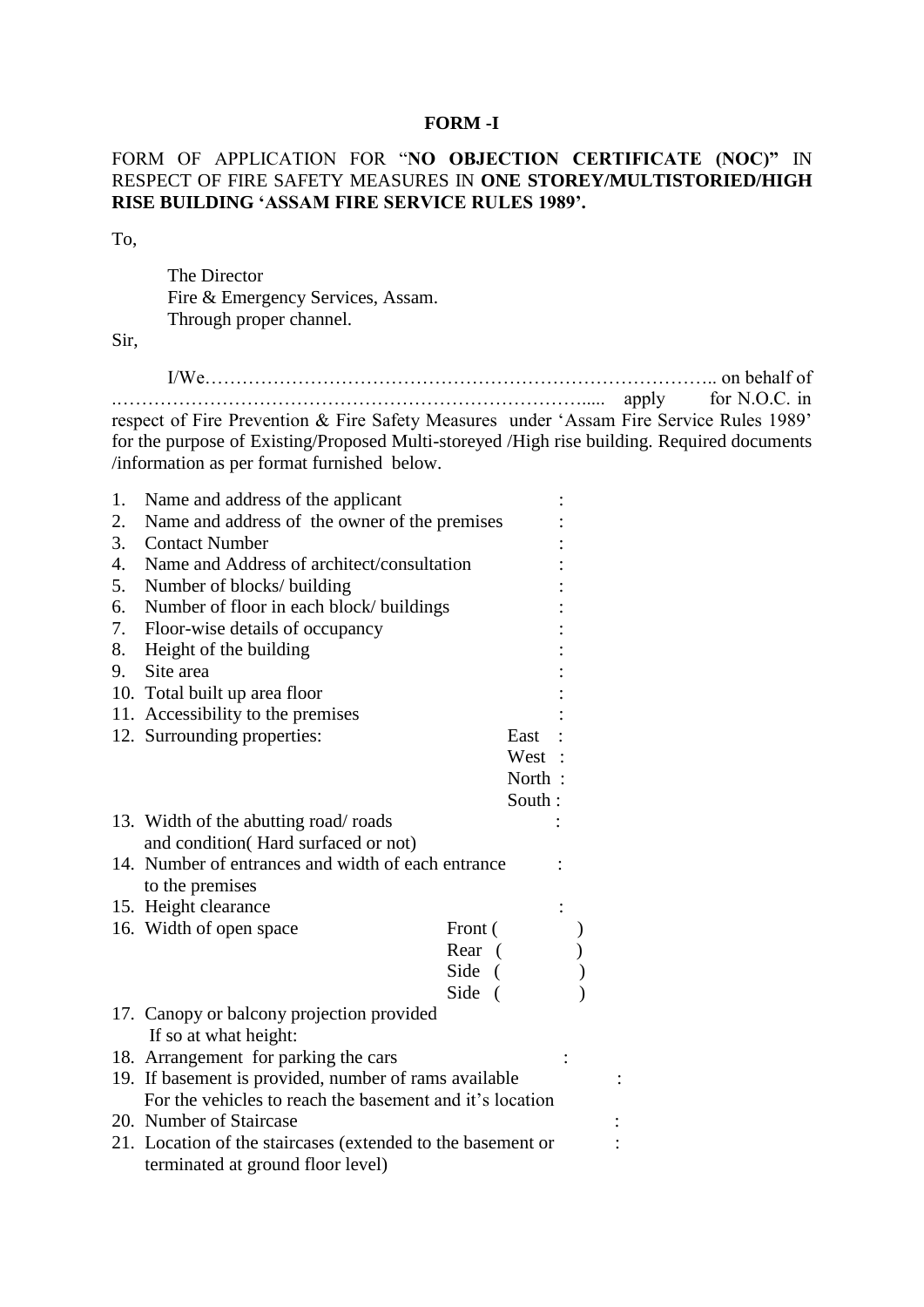- 22. Width of staircase :
- 23. Width of treads
- 24. Height of risers
- 25. Number of risers in a flight
- 26. Height of hand rails
- 27. Headroom clearance
- 28. Travel distance from the farthest point and from the dead end of the corridor to the staircase:
- 29. Number of lifts:
- 30. Capacity of each lift:
- 31. Type of door provided at lift car and at each landing :
- 32. Whether service ducts are provided. If so whether the : ducts are sealed at each floor level
- 33. Standby generator is available or not. If not what capacity: is required to provide service to all the emergency provisions in the building
- 34. Air conditioned or not. If air conditioned, the type:
- 35. Type and number of wet risers/down comer to be: proposed to be provided in the building
- 36. Capacity of overhead/underground tanks proposed:
- 37. Type of fire alarm system proposed:
- 38. Type of detection system proposed:
- 39. Sprinkler system. If proposed where:
- 40. Area-wise details of the type and number of portable: extinguishers proposed to be provided in the building
- 41. Public address system proposed:
- 42. Nearest Fire & Emergency Service Station :
- 43. Any other information which is to be included in the N.O.C.
- 44. Documents to be Enclosed :-

i) **Site Plan** showing all the legends ii) Lay Out Plan iii**) Service Plan** 

 iv) Elevation Plan / Section Plan for proposed building v) In case of existing **Building copy of Construction permission** / **Trade license** issued by the concern authorities.

Place: Signature of the Applicant Date : ( Owner/ Signing Authority)

- **Received By:-**
	- 1. Name & Designation:-
	- 2. Date & Time :-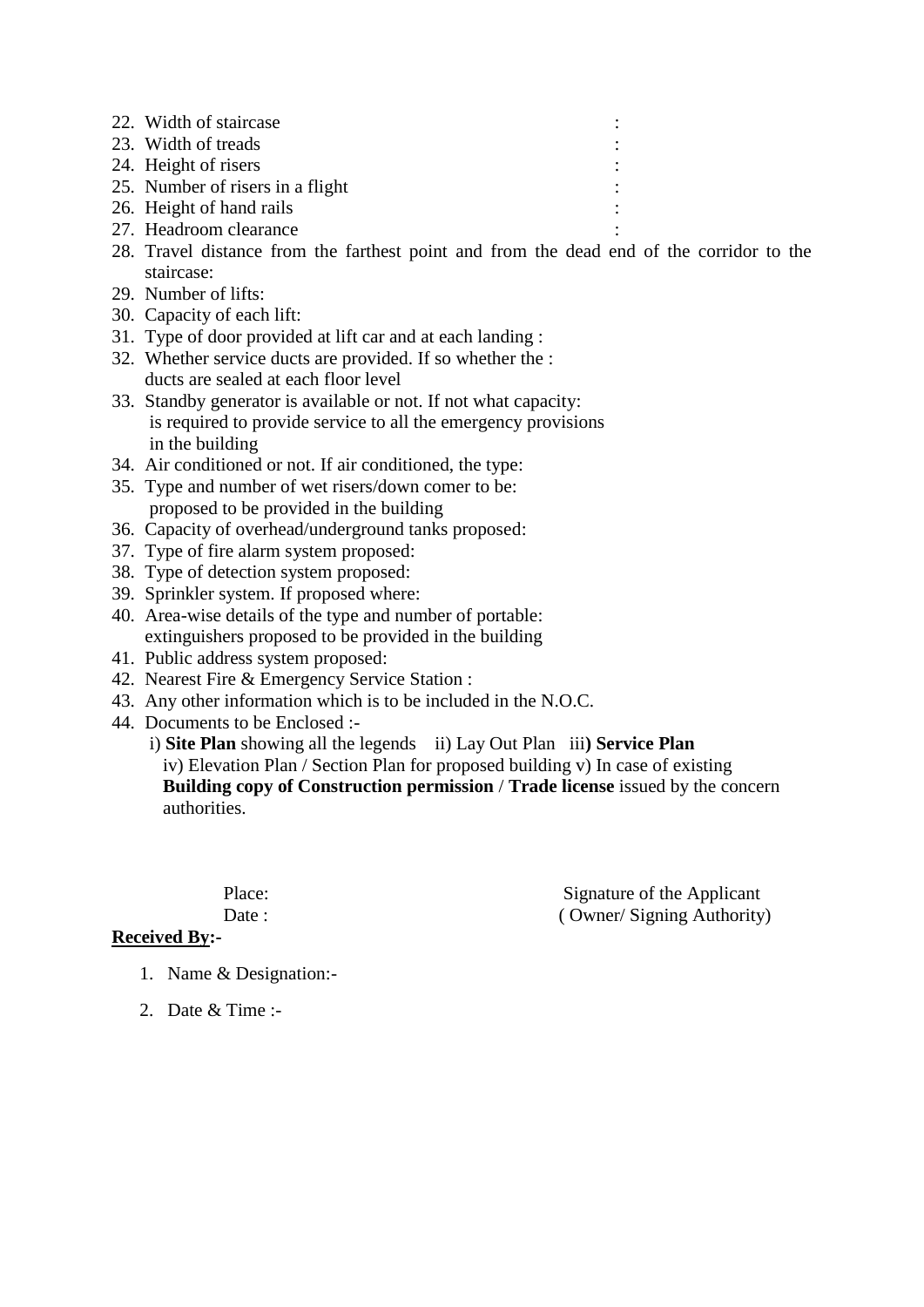#### **FORM -II**

## FORM OF APPLICATION FOR "**NO OBJECTION CERTIFICATE (NOC)"** IN RESPECT OF FIRE SAFETY MEASURES IN **THE STORAGE AND HANDLING OF LPG/CNG/ OXYGEN/ HYDROGEN/METHANE/PROPANE/ BUTANE/ CHLORINE/AMMONIA ETC**. **'ASSAM FIRE SERVICE RULES 1989'.**

To,

The Director, Fire & Emergency Services, Assam. Through proper channel.

Sir,

I/We……………………………………………………………………….. on behalf of .…………………………………………………………………..... apply for N.O.C. in respect of Fire Prevention & Fire Safety Measures under 'Assam Fire Service Rules 1989' for the purpose of Existing/Proposed the storage and handling of lpg/cng/ oxygen/ hydrogen/methane/propane/ butane/ chlorine/ammonia etc. Required documents /information as per format furnished below.

| 1.  | Name and address of the applicant                      |  |
|-----|--------------------------------------------------------|--|
| 2.  | Name and address of the owner of the premises          |  |
| 3.  | Address of the premises                                |  |
| 4.  | Contact numbers of the applicant/occupier/owner        |  |
| 5.  | Chemical name/s of the gas/gases proposed to be stored |  |
| 6.  | Quantity proposed to be Stored                         |  |
| 7.  | Type of the Storage                                    |  |
| 8.  | Flash point/s of the product proposed to be Stored     |  |
| 9.  | Details of the electrification in the proposed area    |  |
| 10. | Total Storage Area/ Total area of the installation     |  |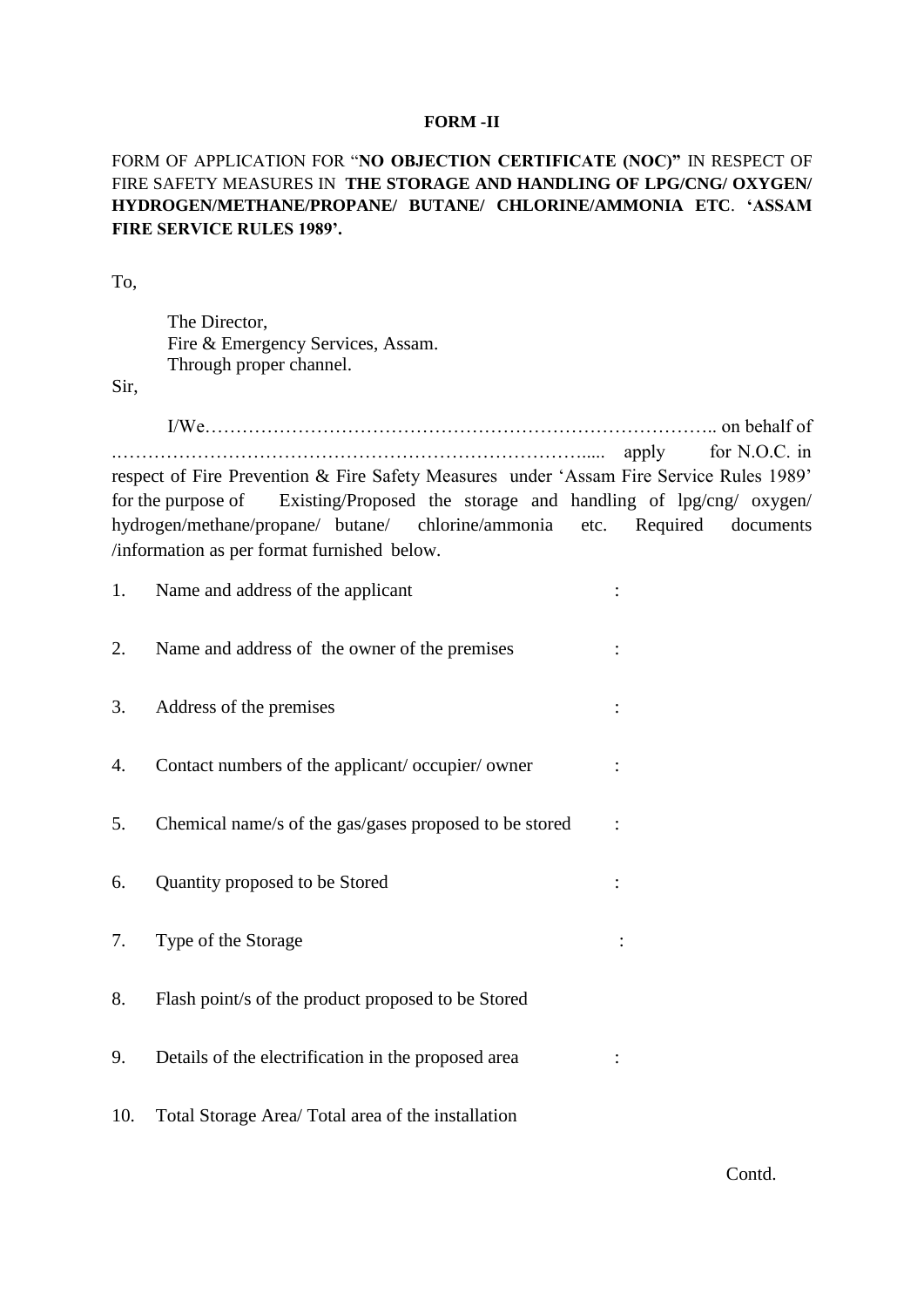- 11. Surrounding properties: East :
	- West :

North :

- South :
- 12. Accessibility to the premises
- 13. Open Space available around the Storage;
	- Eastern side : Western Side : Northern Side : Southern Side :
- 14. Provision made of segregate the premises
- 15. Name of the nearest Fire Station
- 16. Details of the Fire Fighting Equipments available in the premises
- 17. Details of the water storages available in the premises
- 18. Details of the personnel trained in basic fire fighting

(Sl No. of the training certificate)

- 19. License number ( not applicable for new applicants)
- 20. Any other information that the applicant desires to provide

### 21. **Documents to be Enclosed** :-

i) Site Plan ii) Lay Out Plan iii) Service Plan iv) Licence / Permission etc.

Place: Signature of the Applicant Date : ( Owner/ Signing Authority)

## **Received By:-**

- 1. Name & Designation:-
- 2. Date & Time :-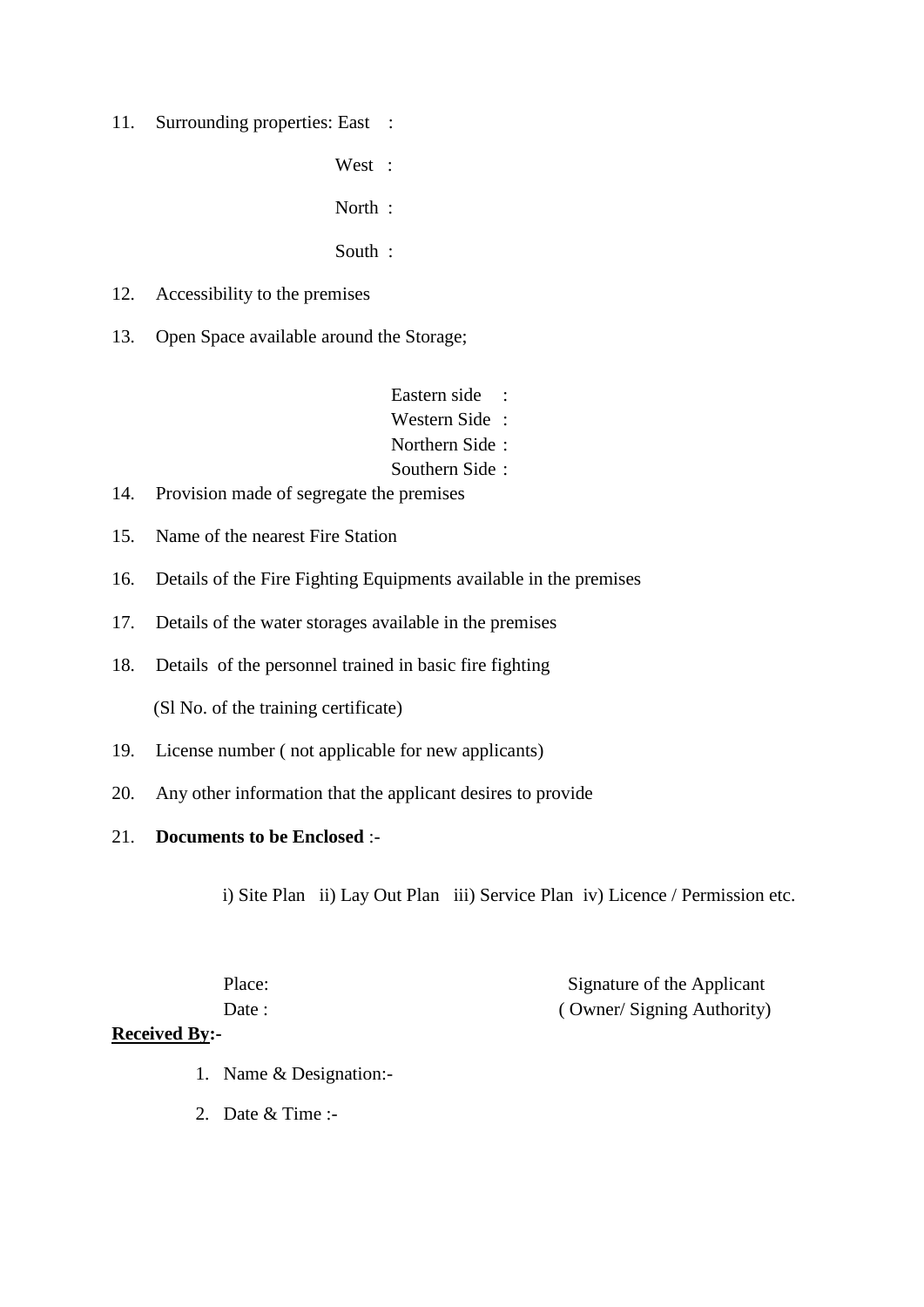### **FORM** *-***III**

# FORM OF APPLICATION FOR "**NO OBJECTION CERTIFICATE (NOC)"** IN RESPECT OF FIRE SAFETY MEASURES IN **TRANSPORT GO-DOWNS AND OTHER GO-DOWNS 'ASSAM FIRE SERVICE RULES 1989'.**

To,

The Director Fire & Emergency Services, Assam. Through proper channel.

Sir,

I/We……………………………………………………………………….. on behalf of .…………………………………………………………………..... apply for N.O.C. in

respect of Fire Prevention & Fire Safety Measures under 'Assam Fire Service Rules 1989' for the purpose of Existing/Proposed Transport Go-downs and other go-downs. Required documents /information as per format furnished below.

- 1. Name and Address of the Applicant
- 2. Name and address of the owner of the premises
- 3. Address of the premises
- 4. Contact numbers of the applicant/ occupier/ owner
- 5. License Number and date of issue
- 6. Total site area
- 7. Total built up area
- 8. Accessibility to the premises
- 9. Surrounding properties: East

West

North

### South

10. Number of floors :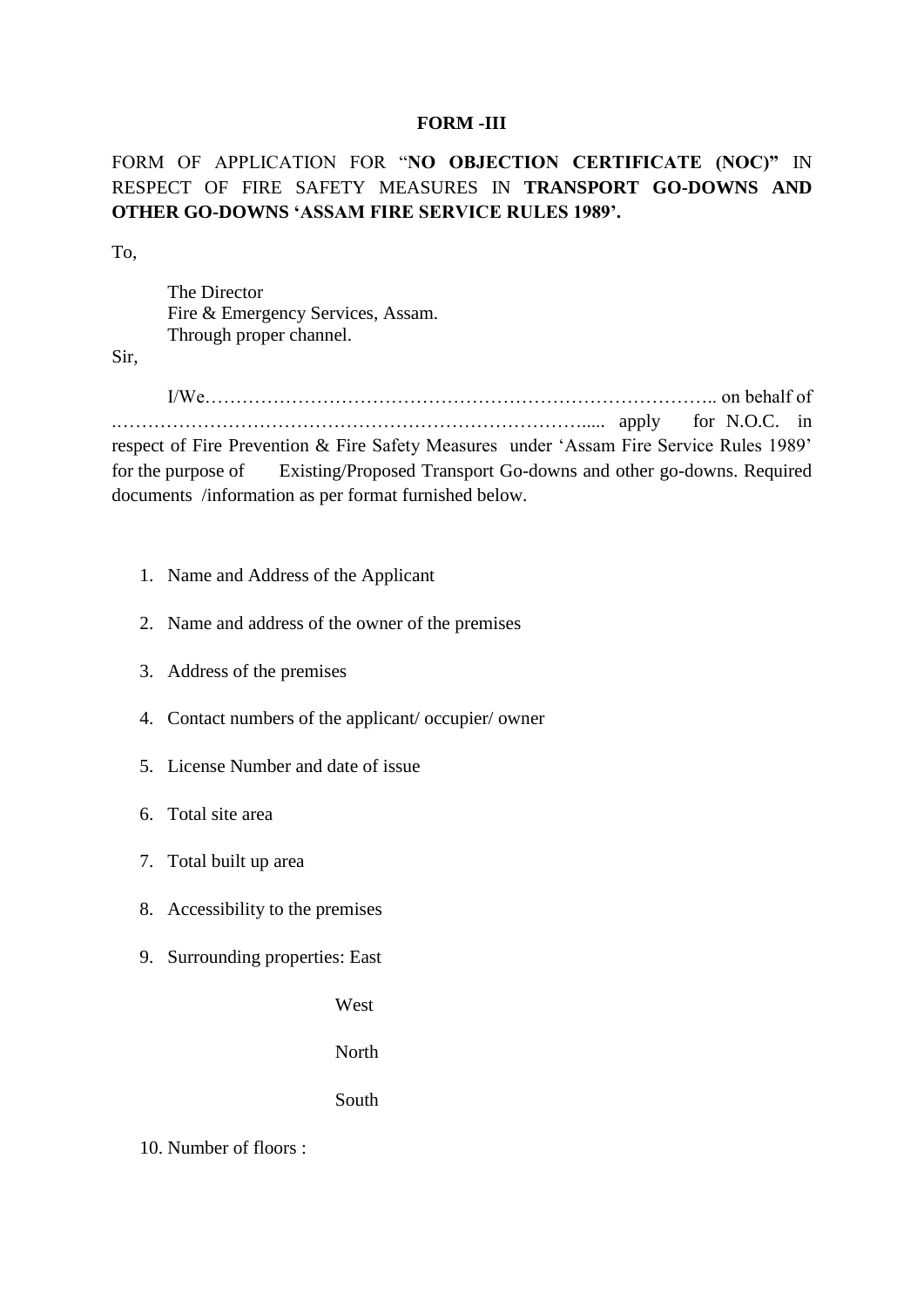- 11. Occupancy in each floor :
- 12. Open Space available around the Structure:
- Eastern side :
- Western Side :
- Northern Side :
- Southern Side :

- 13. Access to the premises
- 14. Width of entry/exits
- 15. Number of emergency exits, sizes etc
- 16. Provision for parking 2 wheelers and 4 wheelers
- 17. Name of the nearest Fire Station and telephone number
- 18. Details of the Fire Fighting System/ Equipments available
- 19. Details of the water storages available in the premises
- 20. Details of the personnel trained basic fire fighting
- 21. License No./permission from the concerned land owner/ authority
- 22. Any other information that the applicant desires to provide:
- 23. Documents to be Enclosed :-

i) Site Plan ii) Lay Out Plan iii) Service Plan iv) Licence / Permission if any.

Place: Signature of the Applicant Date : ( Owner/ Signing Authority

### **Received By:-**

- 1. Name & Designation:-
- 2. Date & Time :-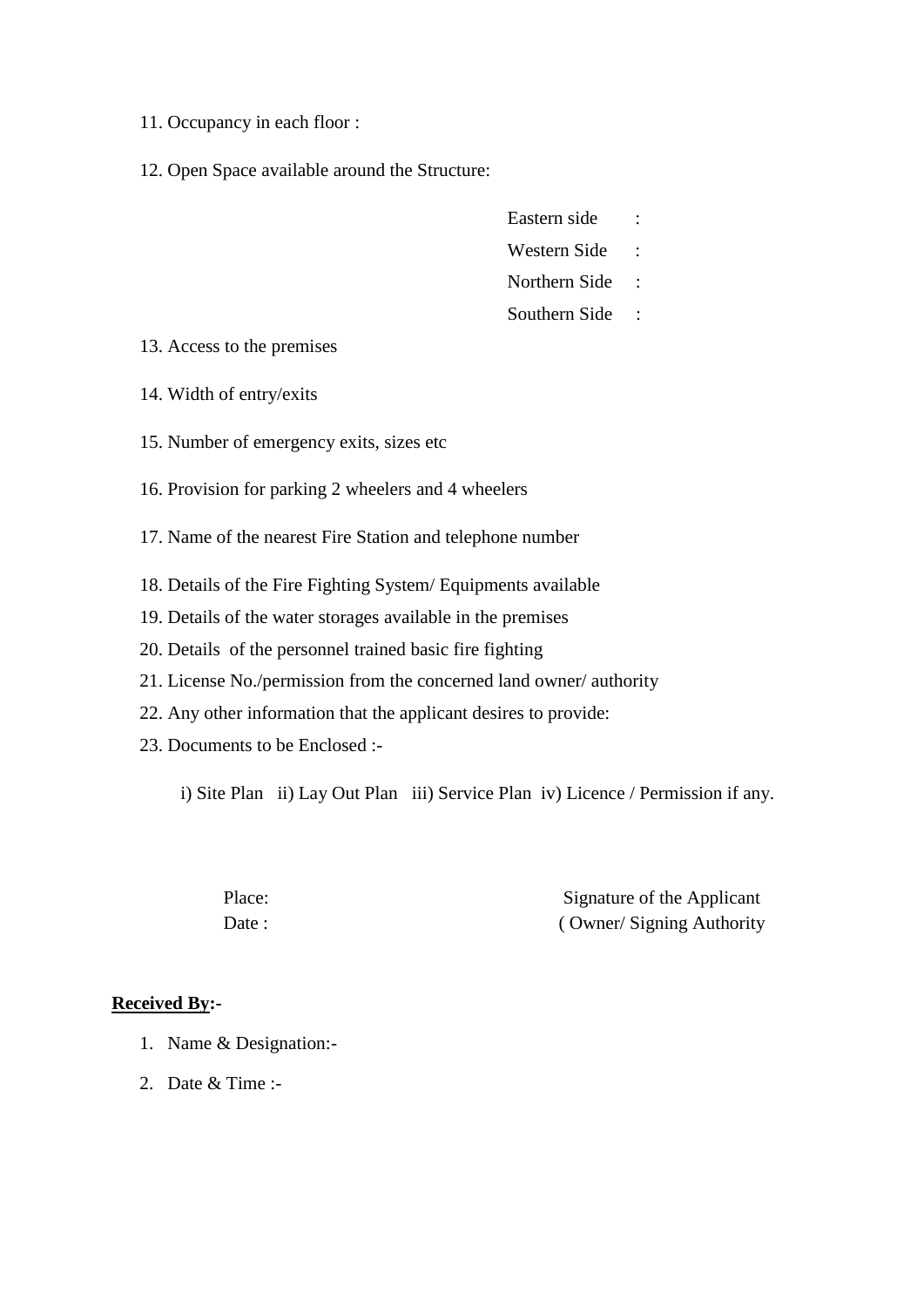### **FORM -IV**

FORM OF APPLICATION FOR "**NO OBJECTION CERTIFICATE (NOC)"** IN RESPECT OF FIRE SAFETY MEASURES IN **CINEMA THEATERS ,MULTIPLEX ETC 'ASSAM FIRE SERVICE RULES 1989'.**

To,

The Director Fire & Emergency Services, Assam. Through proper channel.

Sir,

I/We……………………………………………………………………….. on behalf of .…………………………………………………………………..... apply for N.O.C. in respect of Fire Prevention & Fire Safety Measures under 'Assam Fire Service Rules 1989' for the purpose of Existing/Proposed cinema theatres, multiplex

- 1. Name and Address of the Applicant
- 2. Name and address of the owner of the premises

etc. Required documents /information as per format furnished below.

- 3. Address of the premises
- 4. Contact numbers of the applicant/ occupier/ owner
- 5. License Number and date of issue
- 6. Total site area
- 7. Total built up area
- 8. Accessibility to the premises
- 9. Surrounding properties: East

West

North

South

- 10. Number of floors
- 11. Occupancy in each floor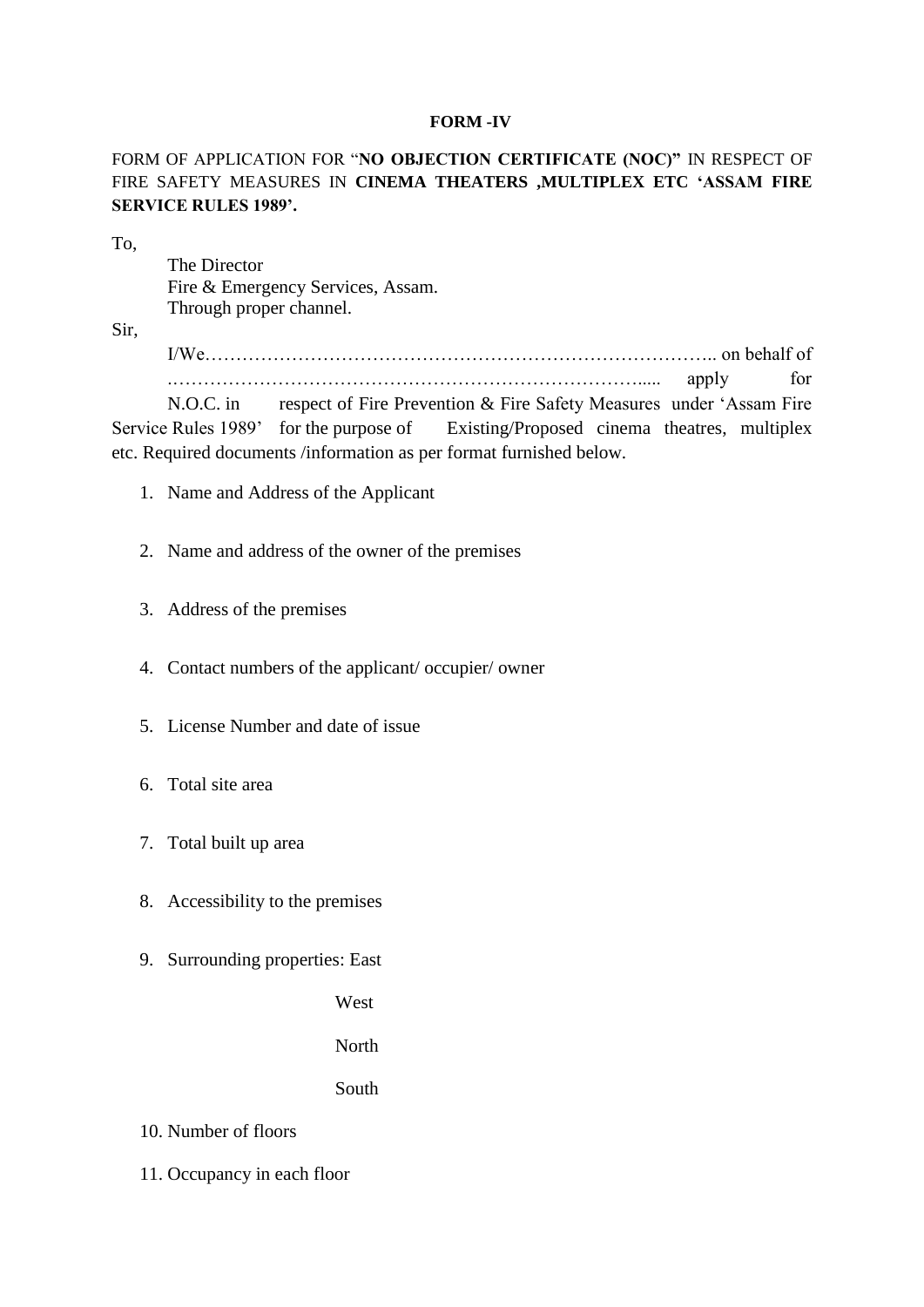- 12. Open Space available around the Structure
- Eastern side :
- Western Side :
- Northern Side :
- Southern Side :

- 13. Access to the premises
- 14. Width of entry/exits
	- a. Premises
	- b. Building
- 15. Number of emergency exits, sizes etc
- 16. Provision for parking 2 wheelers and 4 wheelers
- 17. Name of the nearest Fire Station and telephone number
- 18. Details of the Fire Fighting System/ Equipments available
- 19. Details of the water storages available in the premises
- 20. Details of the personnel trained basic fire fighting

(Sl No. of the training certificate)

- 21. Any other information that the applicant desires to provide:
- 22. Documents to be Enclosed :-

 i) Site Plan, ii) Lay Out Plans, iii) Service Plan, iv) Elevation Plan, v) Section Plans, vi) Licence / Permission etc.

Place: Signature of the Applicant Date : ( Owner/ Signing Authority

# **Received By:-**

1.Name & Designation:-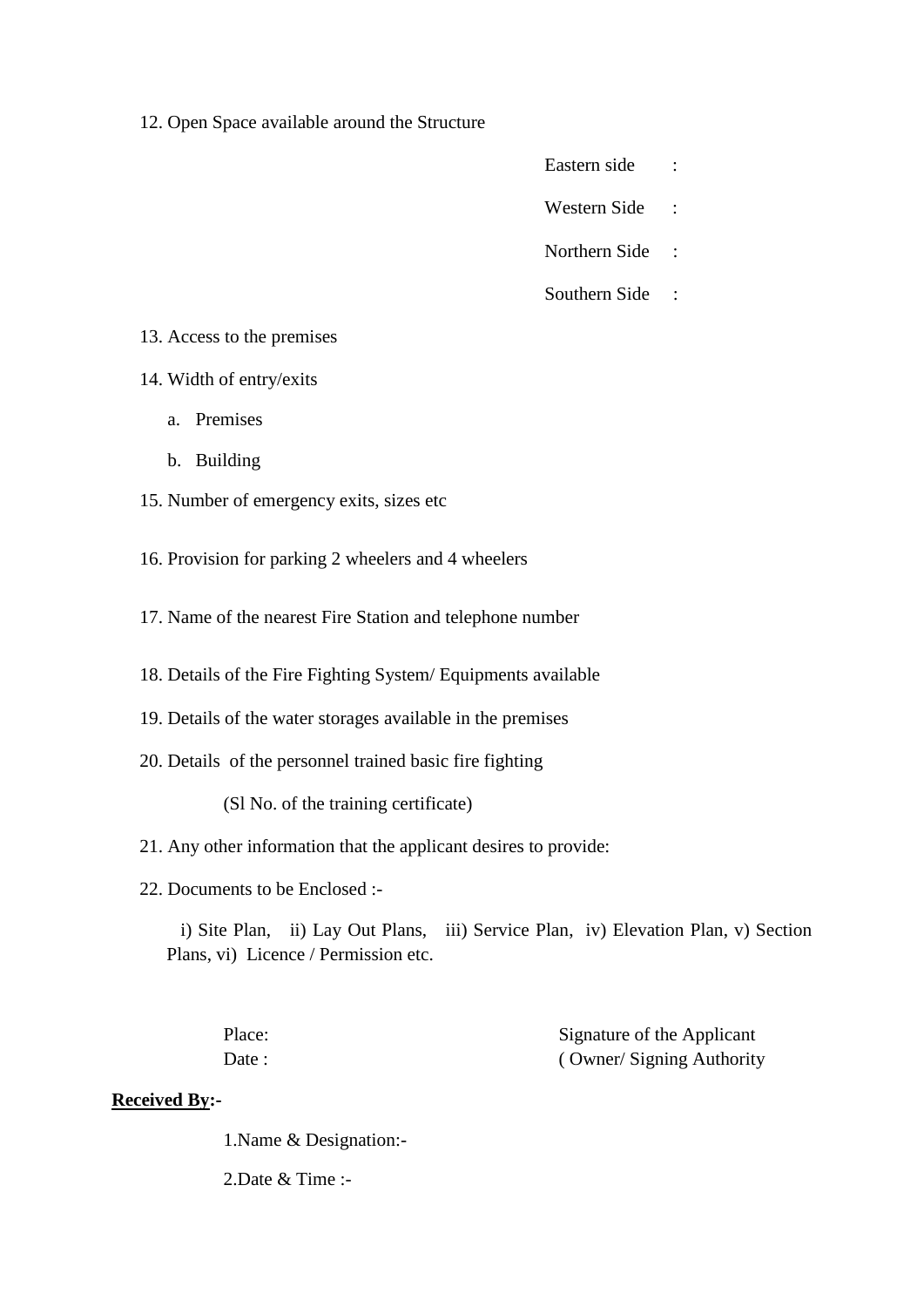### **FORM-V**

# FORM OF APPLICATION FOR "**NO OBJECTION CERTIFICATE (NOC)"** IN RESPECT OF FIRE SAFETY MEASURES IN **FUNCTION HALLS & BIBAH BHAWAN/ BUILDING BELOW 15 M. 'ASSAM FIRE SERVICE RULES 1989'.**

| To,  |                                                    |                                                                                           |               |
|------|----------------------------------------------------|-------------------------------------------------------------------------------------------|---------------|
|      | The Director                                       |                                                                                           |               |
|      | Fire & Emergency Services, Assam.                  |                                                                                           |               |
|      | Through proper channel.                            |                                                                                           |               |
| Sir, |                                                    |                                                                                           |               |
|      |                                                    |                                                                                           |               |
|      |                                                    |                                                                                           | for N.O.C. in |
|      |                                                    | respect of Fire Safety Measures under 'Assam Fire Service Rules 1989' for the purpose of  |               |
|      |                                                    | Existing/Proposed function halls/ building below 15 m. Required documents /information as |               |
|      | per format furnished below.                        |                                                                                           |               |
|      | 1. Name and address of the applicant               |                                                                                           |               |
|      |                                                    |                                                                                           |               |
|      | 2. Name and address of the owner of the premises   |                                                                                           |               |
|      |                                                    |                                                                                           |               |
|      |                                                    |                                                                                           |               |
|      | 3. Address of the premises                         |                                                                                           |               |
|      |                                                    |                                                                                           |               |
|      | 4. Contact numbers of the applicant/occupier/owner |                                                                                           |               |
|      |                                                    |                                                                                           |               |
|      | 5. Total site area                                 |                                                                                           |               |
|      |                                                    |                                                                                           |               |
|      | 6. Total built up area                             |                                                                                           |               |
|      |                                                    |                                                                                           |               |
|      |                                                    |                                                                                           |               |
|      | 7. Accessibility to the premises                   |                                                                                           |               |
|      |                                                    |                                                                                           |               |
|      | 8. Surrounding properties: East                    |                                                                                           |               |
|      |                                                    |                                                                                           |               |
|      |                                                    | West :                                                                                    |               |
|      |                                                    | North:                                                                                    |               |
|      |                                                    |                                                                                           |               |
|      |                                                    | South:                                                                                    |               |
|      | 9. Number of floors                                |                                                                                           |               |
|      |                                                    |                                                                                           |               |
|      | 10. Occupancy in each floor                        |                                                                                           |               |
|      |                                                    |                                                                                           |               |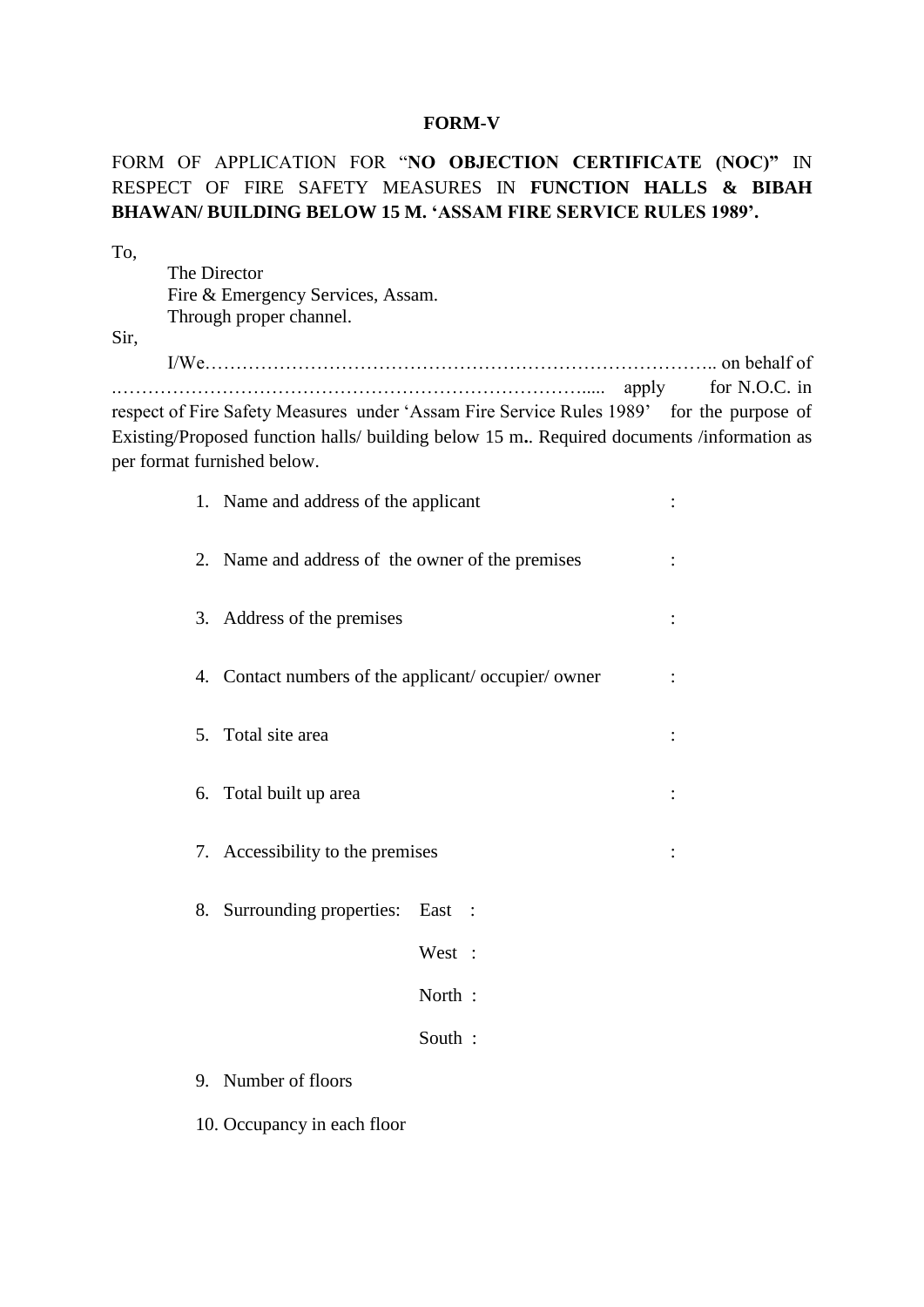11. Open Space available around the Structure

|                                                                   | Eastern side  |  |
|-------------------------------------------------------------------|---------------|--|
|                                                                   | Western Side  |  |
|                                                                   | Northern Side |  |
|                                                                   | Southern Side |  |
| 12. Access to the premises                                        |               |  |
| 13. Width of entry/ exits                                         |               |  |
| 14. Number of emergency exits, size etc                           |               |  |
| 15. Provision for parking 2 wheelers and 4 wheelers               |               |  |
| 16. Name of the nearest Fire Station and telephone number         |               |  |
| 17. Details of the Fire Fighting Equipments available             |               |  |
| 18. Details of the water storages available in the premises       |               |  |
| 19. Details of the personnel trained basic fire fighting          |               |  |
| 20. License number /Permission from the concerned                 |               |  |
| Land Owner/ Authority                                             |               |  |
| 21. Any other information that the applicant desires to provide : |               |  |
| 22. Documents to be Enclosed :-                                   |               |  |

i) Site Plan ii) Lay Out Plan iii) Service Plan iv) Licence / Permission if any.

| Place:               | Signature of the Applicant |
|----------------------|----------------------------|
| Date :               | (Owner/Signing Authority)  |
| <b>Received By:-</b> |                            |

1.Name & Designation:-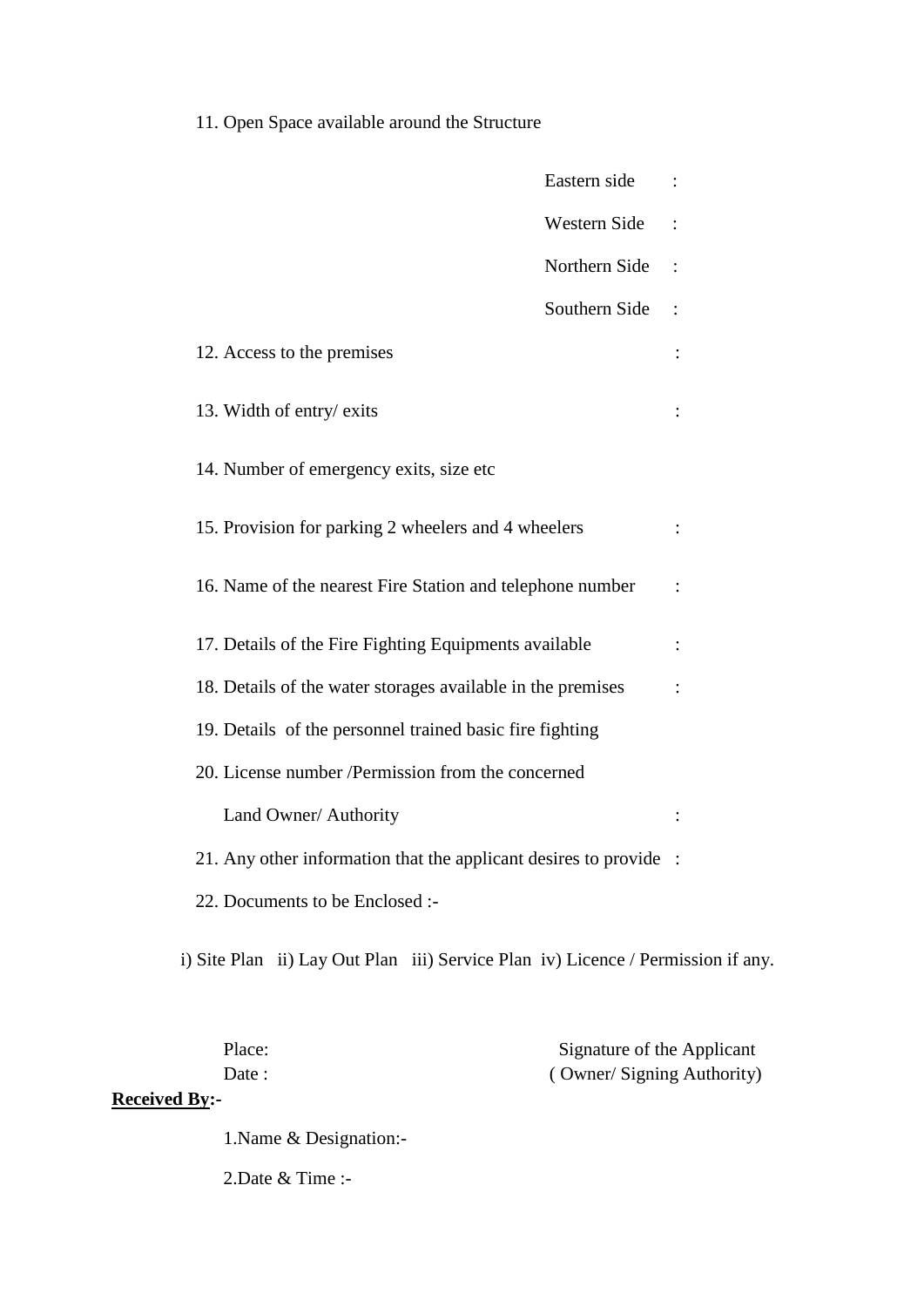### **FORM -VI**

FORM OF APPLICATION FOR "**NO OBJECTION CERTIFICATE (NOC)"** IN RESPECT OF FIRE SAFETY MEASURES IN **ERECTING TEMPORARY STRUCTURES/ CIRCUS/ MOVEABLE THEATRE/ EXHIBITION 'ASSAM FIRE SERVICE RULES 1989'.**

To,

The Director Fire & Emergency Services, Assam. Through proper channel.

Sir,

I/We……………………………………………………………………….. on behalf of .…………………………………………………………………..... apply for N.O.C. in respect of Fire Prevention & Fire Safety Measures under 'Assam Fire Service Rules 1989' for the purpose of erecting Temporary Structures/ Circus/ Moveable Theatre/ Exhibition. Required documents /information as per format furnished below.

## **Self Appraisal for erecting Temporary Structures/Circus/ Moveable Theatre/ Exhibition**

| 1. Name and address of the applicant               |        |  |
|----------------------------------------------------|--------|--|
| 2. Name and address of the owner of the premises   |        |  |
| 3. Address of the premises                         |        |  |
| 4. Contact numbers of the applicant/occupier/owner |        |  |
| 5. Total area proposed to be utilized              |        |  |
| 6. Purpose for erecting temporary structures       |        |  |
| 7. Accessibility to the premises                   |        |  |
| a. Distance from motor-able road                   |        |  |
| b. Width of the road                               |        |  |
| 8. Surrounding properties: East :                  |        |  |
|                                                    | West : |  |
|                                                    | North: |  |
|                                                    | South: |  |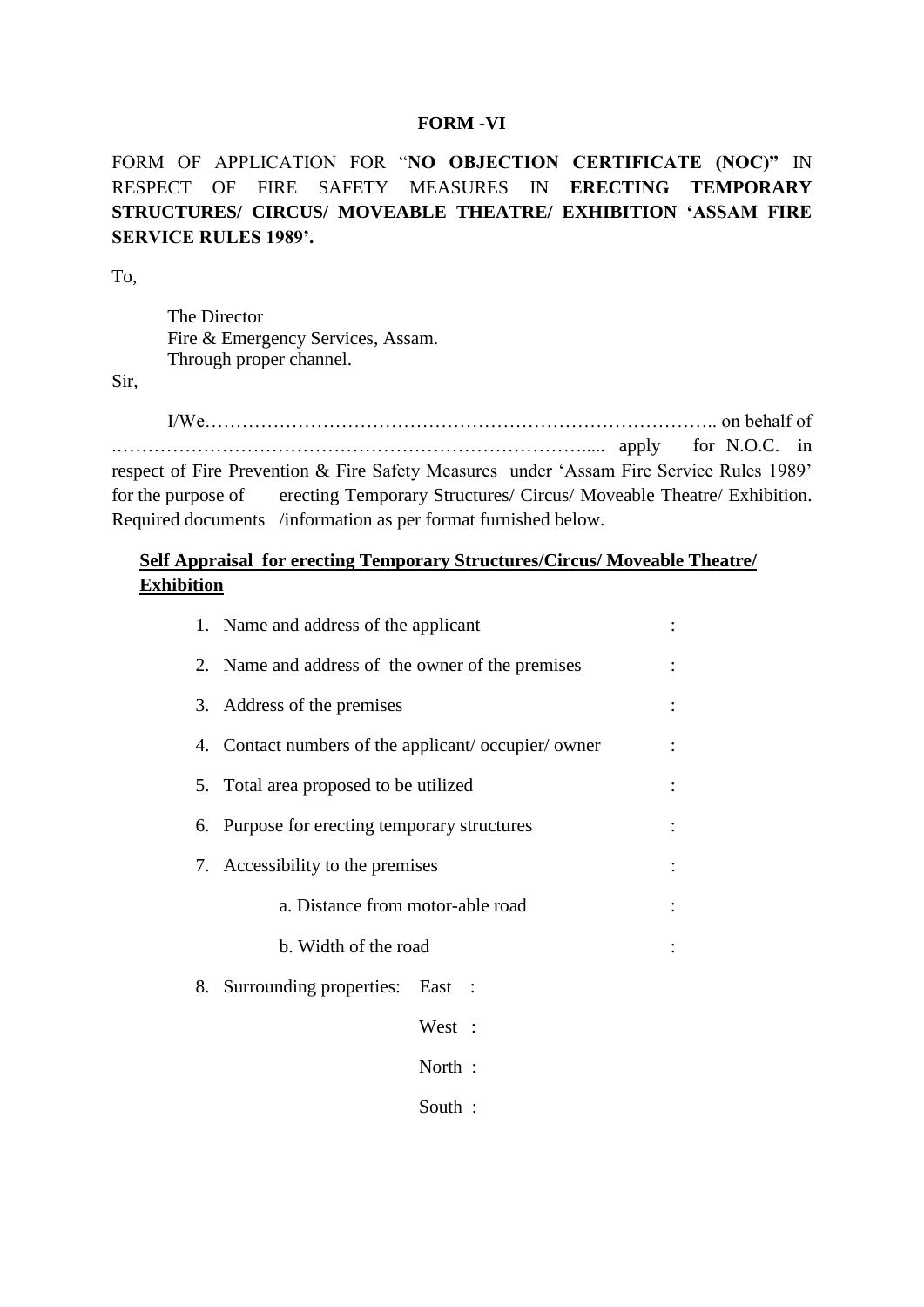| 9. Open Space available around the Structure                    |  |
|-----------------------------------------------------------------|--|
| Eastern side<br>Western Side                                    |  |
| Northern Side<br>Southern Side                                  |  |
| 10. Provision for parking of 2 wheelers and 4 wheelers          |  |
| 11. Arrangements for cooking/restaurants/stalls in the premises |  |
| and their distances form the main structure                     |  |
| 12. Distance to the nearest overhead electric line & height     |  |
| of ceiling of the structures                                    |  |
| 13. Name of the nearest Fire Station and telephone number       |  |
| 14. Details of the Fire Fighting Equipments available in the    |  |
| Premises/temporary pandel                                       |  |
| 15. Details of the water storages available in the premises     |  |
| 16. Details of the personnel trained basic fire fighting        |  |
| (Sl No. of the training certificate)                            |  |
| 17. Name and license number of electrician                      |  |
| 17. License number/Permission from the concerned                |  |
| Land Owner/ Authority                                           |  |
| 18. Any other information that the applicant desires to provide |  |
| 19. Documents to be Enclosed :-                                 |  |

i) Site Plan ii) Lay Out Plan iii) Service Plan iv) Licence / Permission if any.

| Place: | Signature of the Applicant |
|--------|----------------------------|
| Date : | (Owner/ Signing Authority) |

# **Received By:-**

1.Name & Designation:-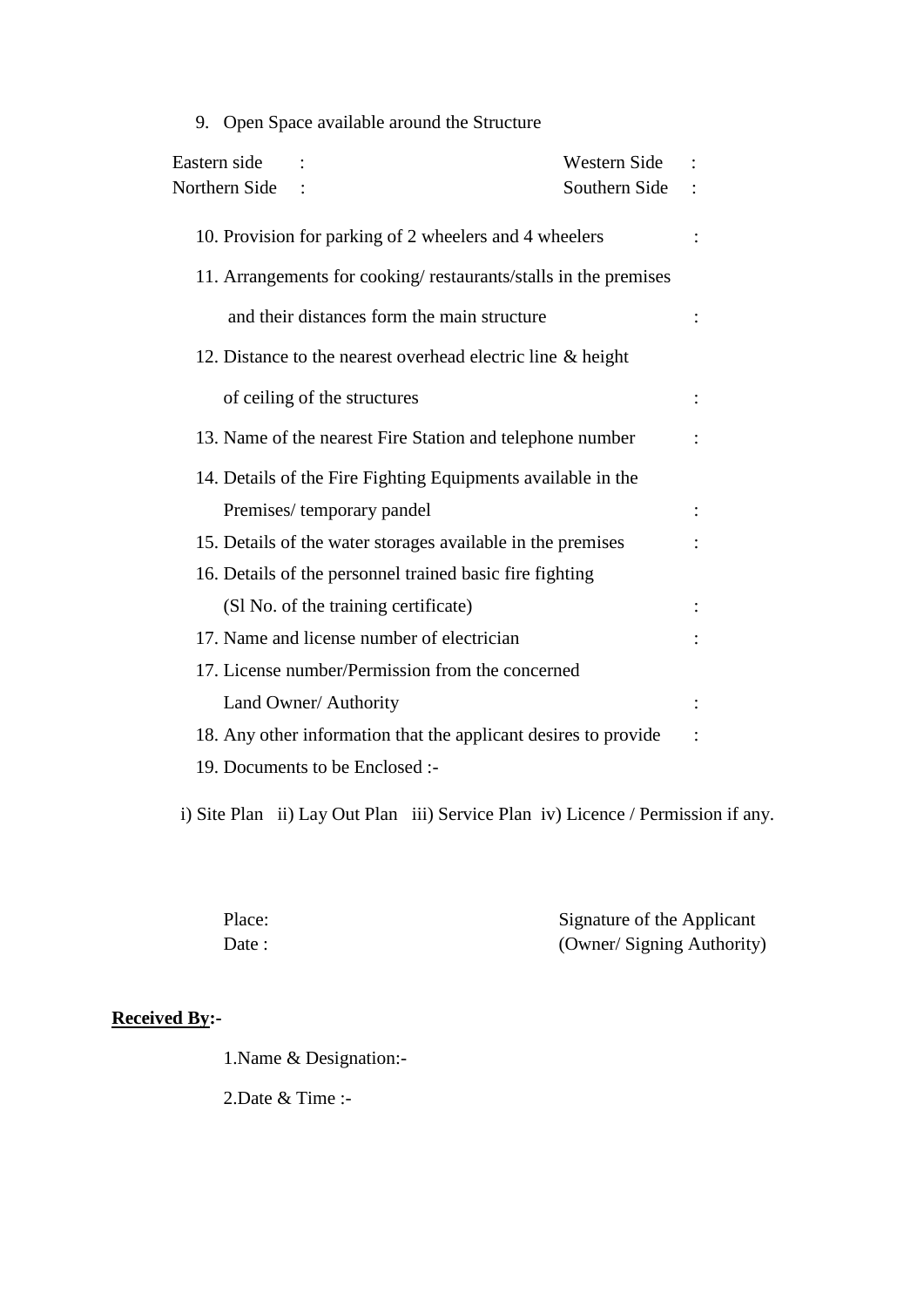#### **FORM -VII**

FORM OF APPLICATION FOR "**NO OBJECTION CERTIFICATE (NOC)"** IN RESPECT OF FIRE SAFETY MEASURES IN **STORAGE & HANDLING OF PETROLEUM PRODUCTS/ INDUSTRY (CLASS- A, CLASS-B and CLASS- C** UNDER **'ASSAM FIRE SERVICE RULES 1989'.**

To,

The Director, Fire & Emergency Services, Assam. Through proper channel.

Sir,

I/We……………………………………………………………………….. on behalf of .…………………………………………………………………..... apply for N.O.C. in of Fire Prevention & Fire Safety Measures under 'Assam Fire Service Rules 1989' for the purpose of Existing/Proposed storage & handling of petroleum products(class- a class-b and class- c ). Required documents /information as per format furnished below.

1. Name and address of the applicant :

2. Name and address of the owner of the premises :

- 3. Address of the premises :
- 4. Contact numbers of the applicant/ occupier/ owner :
- 5. Classification of petroleum product :
- 6. Quantity proposed to be Stored : M.S HSD SK FO
- 7. Type of the Storage :under Ground/ Above the ground
- 8. Flash points of the product proposed to be Stored
- 9. Details of the electrification in the proposed area :

10. Total Storage Area/ Total area of the installation :

- 11. Surrounding properties: East :
	- West :
		- North :
		- South :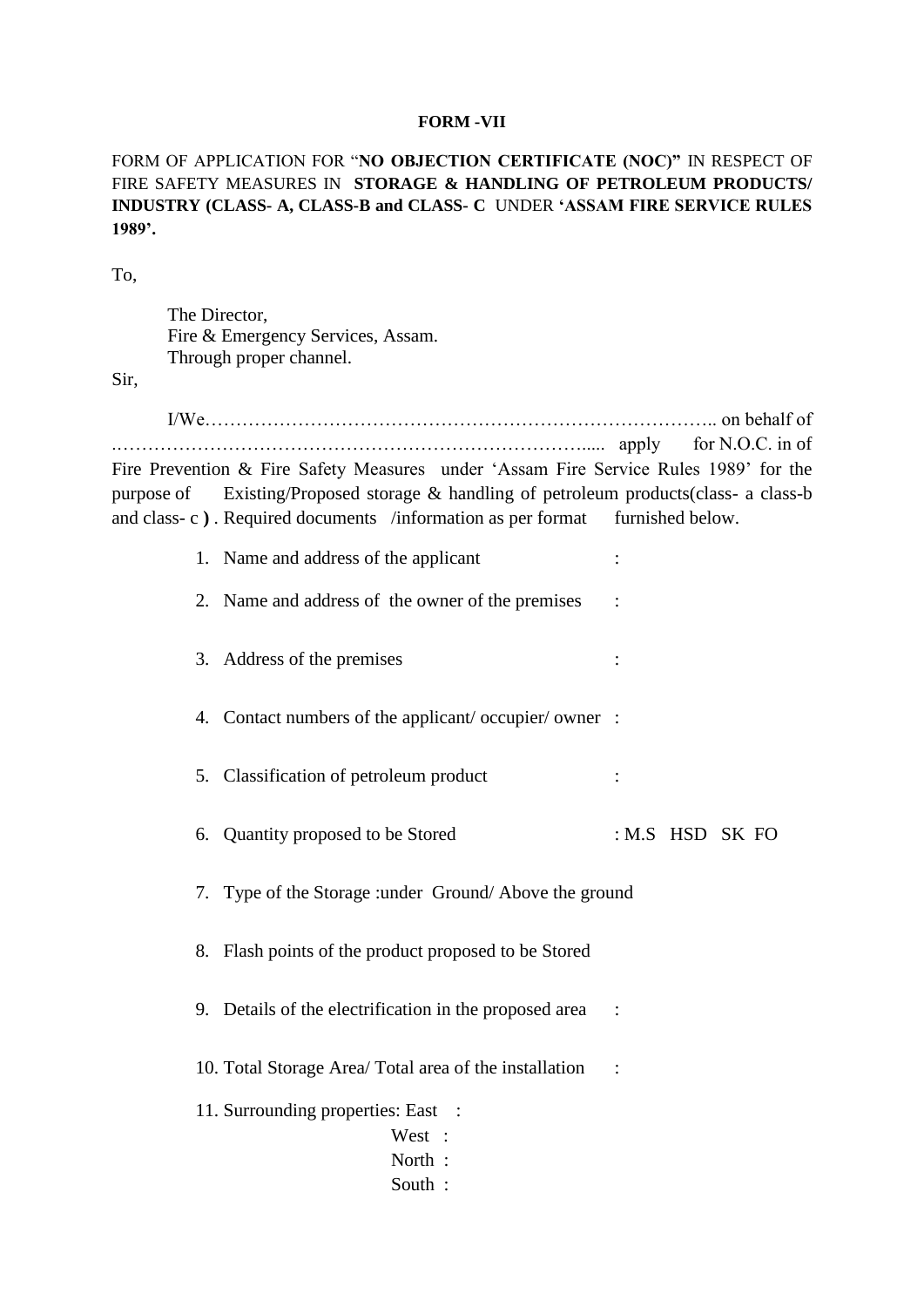12. Accessibility to the premises:

13. Open Space available around the Storage;

Eastern side : Western Side : Northern Side : Southern Side :

14. Provision made of segregate the premises

15. Name of the nearest Fire Station

16. Details of the Fire Fighting Equipments available in the premises

17. Details of the water storages available in the premises

- 18. Details of the personnel trained in basic fire fighting (Training certificate number)
- 19. License number ( not applicable for new applicants)
- 20. Any other information that the applicant desires to provide
- 21. **Documents to be Enclosed** :-

i) Site Plan ii) Lay Out Plan iii) Service Plan iv) Licence / Permission etc.

Place: Signature of the Applicant Date : ( Owner/ Signing Authority )

## **Received By:-**

1.Name & Designation:-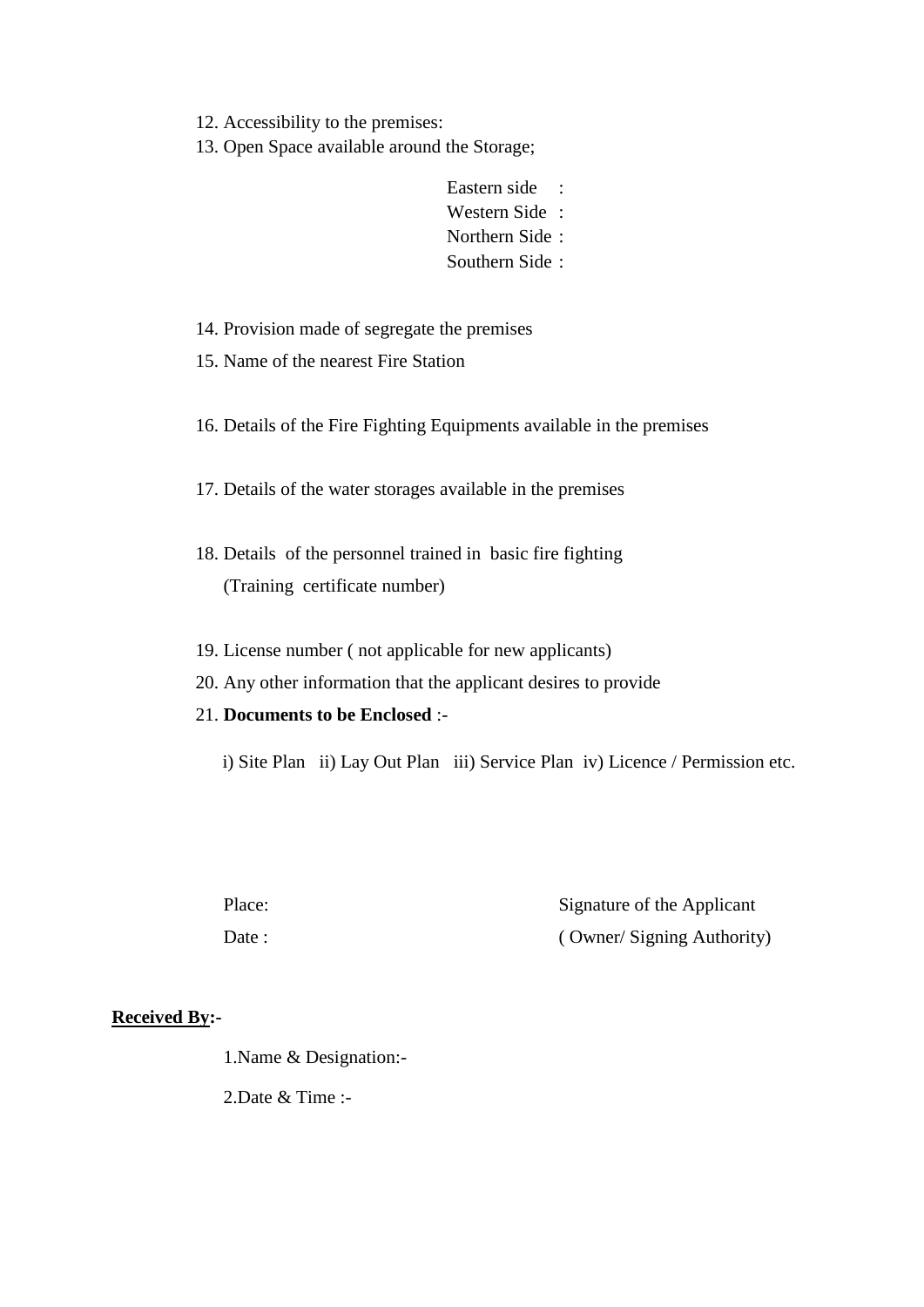#### **FORM -VIII**

## FORM OF APPLICATION FOR "**NO OBJECTION CERTIFICATE (NOC)"** IN RESPECT OF FIRE SAFETY MEASURES IN **THE STORAGE AND HANDLING OF CHEMICALS 'ASSAM FIRE SERVICE RULES 1989'.**

To,

The Director Fire & Emergency Services, Assam. Through proper channel.

Sir,

I/We……………………………………………………………………….. on behalf of .…………………………………………………………………..... apply for N.O.C. in respect of Fire Prevention & Fire Safety Measures under 'Assam Fire Service Rules 1989' for the purpose of the Existing/Proposed storage and handling of chemicals. Required documents /information as per formate furnished below.

| 1. Name and address of the applicant                   |  |
|--------------------------------------------------------|--|
| 2. Name and address of the owner of the premises       |  |
| 3. Address of the premises                             |  |
| 4. Contact numbers of the applicant/occupier/owner     |  |
| 5. Chemicals proposed to be stored                     |  |
| 6. Quantity proposed to be stored                      |  |
| 7. Type of the Storage:                                |  |
| 8. Flash point/s of the product proposed to be Stored  |  |
| 9. Details of the electrification in the proposed area |  |
| 10. Total Storage Area/ Total area of the installation |  |

Contd.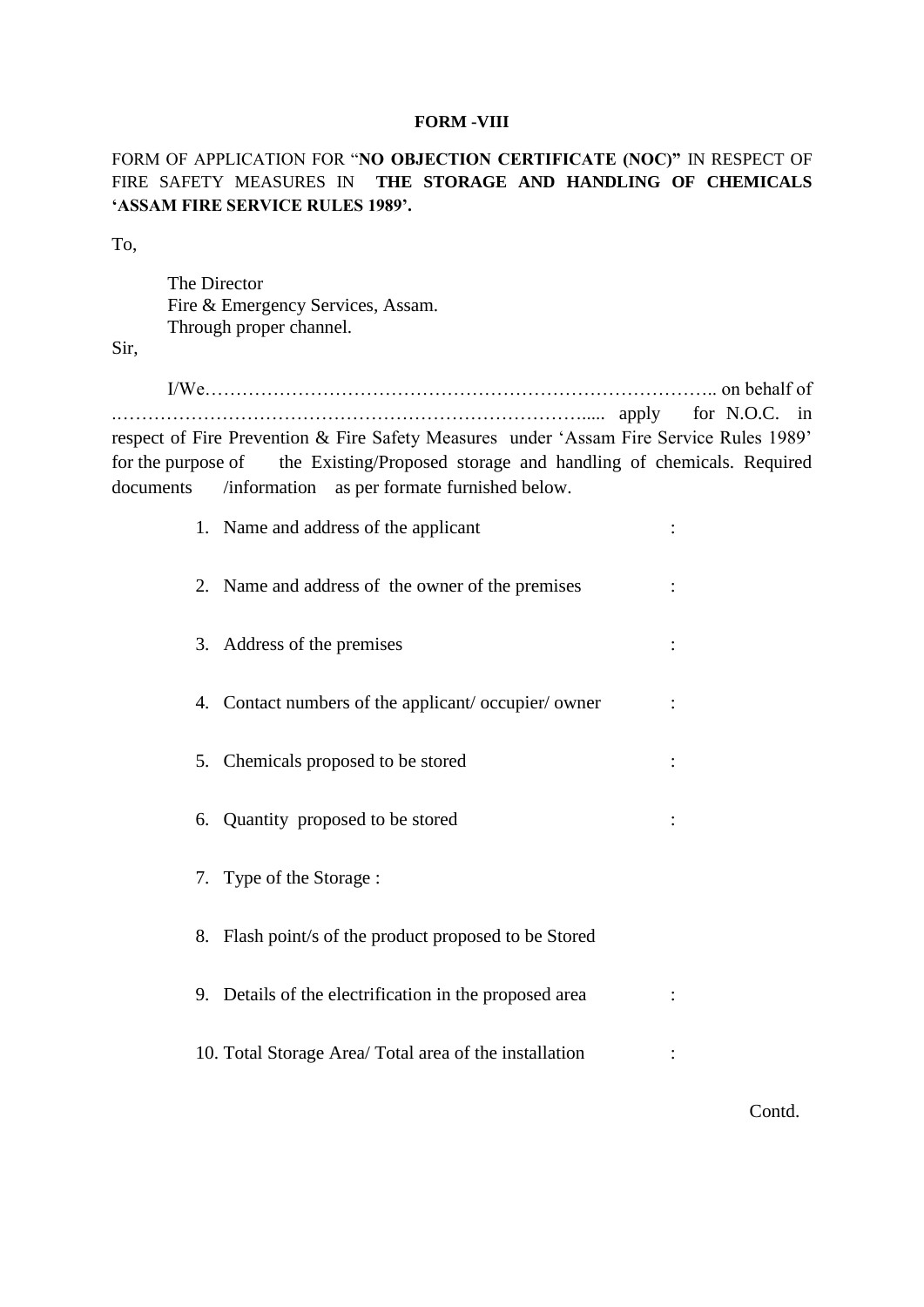11. Surrounding properties: East :

West :

North :

South :

12. Accessibility to the premises

13. Open Space available around the Storage;

Eastern side :

Western Side :

Northern Side :

Southern Side :

14. Provision made of segregate the premises

15. Name, Type and size of the exits

16. Name of the nearest fire Station

17. Details of the Fire Fighting Equipments available

18. Details of the water storages available in the premises

19. Details of the personnel trained basic fire fighting

(Sl No. of the training certificate)

### 20. License number ( not applicable for new applicants)

21. Any other information that the applicant desires to provide

### 22. **Documents to be Enclosed** :-

i) Site Plan ii) Lay Out Plan iii) Service Plan iv) Licence / Permission etc.

| Place: | Signature of the Applicant |
|--------|----------------------------|
| Date : | (Owner/Signing Authority)  |

### **Received By:-**

1. Name & Designation:-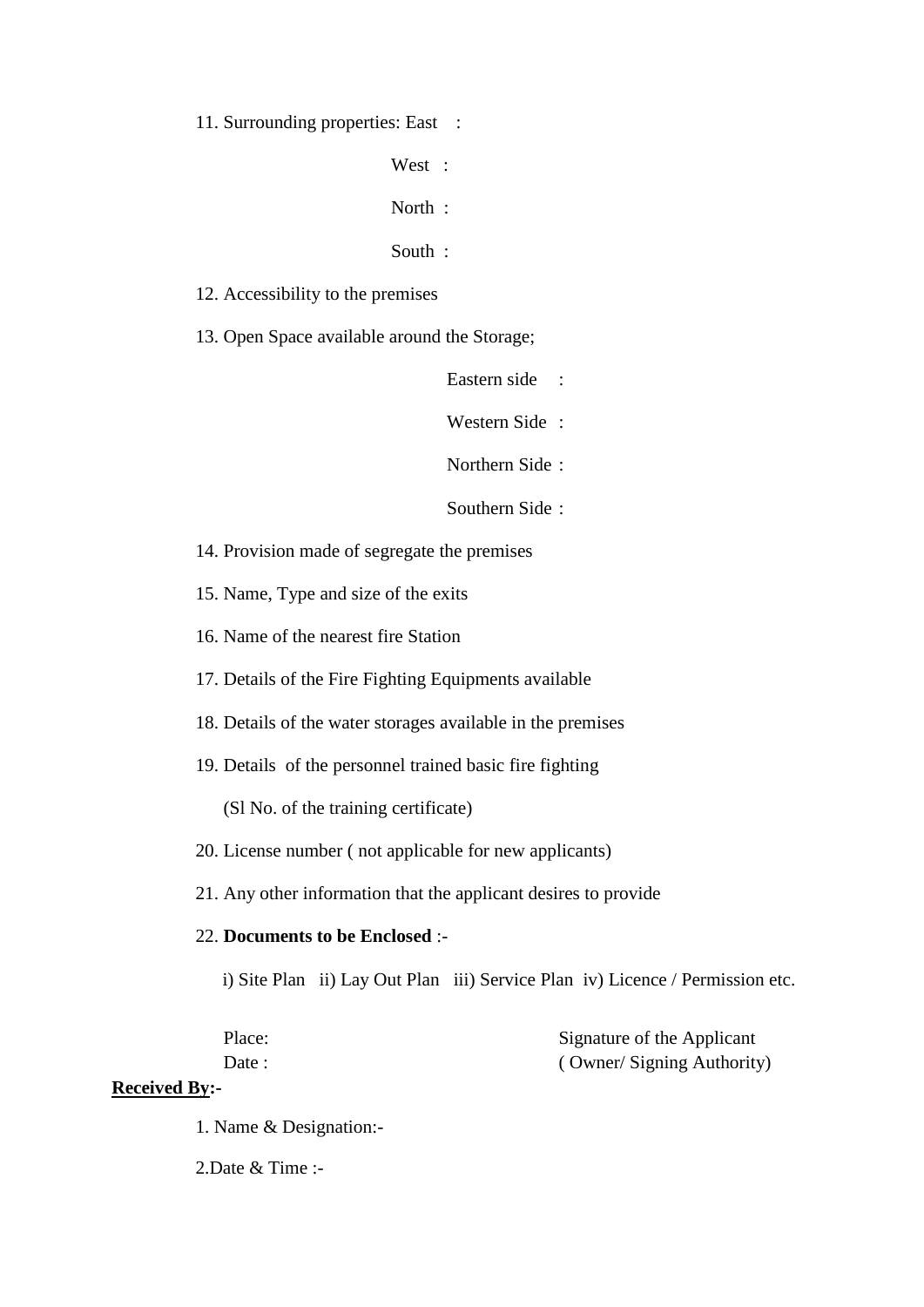#### **FORM - IX**

FORM OF APPLICATION FOR "**NO OBJECTION CERTIFICATE (NOC)/RENEWAL OF N.O.C."** IN RESPECT OF FIRE SAFETY MEASURES IN **STORAGE & HANDLING OF EXPLOSIVES** UNDER **'ASSAM FIRE SERVICE RULES 1989'.**

To,

The Director, Fire & Emergency Services, Assam. Through proper channel.

Sir,

I/We……………………………………………………………………….. on behalf of .…………………………………………………………………..... apply for N.O.C. in respect of Fire Prevention & Fire Safety Measures under 'Assam Fire Service Rules 1989' for the purpose of Existing/Proposed Storage & Handling of Explosives. Required documents /information as per format furnished below.

1. Name and address of the applicant :

- 2. Name and address of the owner of the building :
- 3. Address of the premises :
- 4. Contact numbers of the applicant/ occupier/ owner :
- 5. Classification of explosives for which NOC is needed:
- 6. Quantity proposed to be Stored :
- 7. Type of the Storage/ Type of the Construction :
- 8. Size of room/ Magazine/ Shed etc :
- 9. Details of the electrification in the room/ shed etc :
- 10. Total Storage Area/ Total area of the Construction :
- 11. Surrounding properties: East :
	- West :
	- North :
	- South :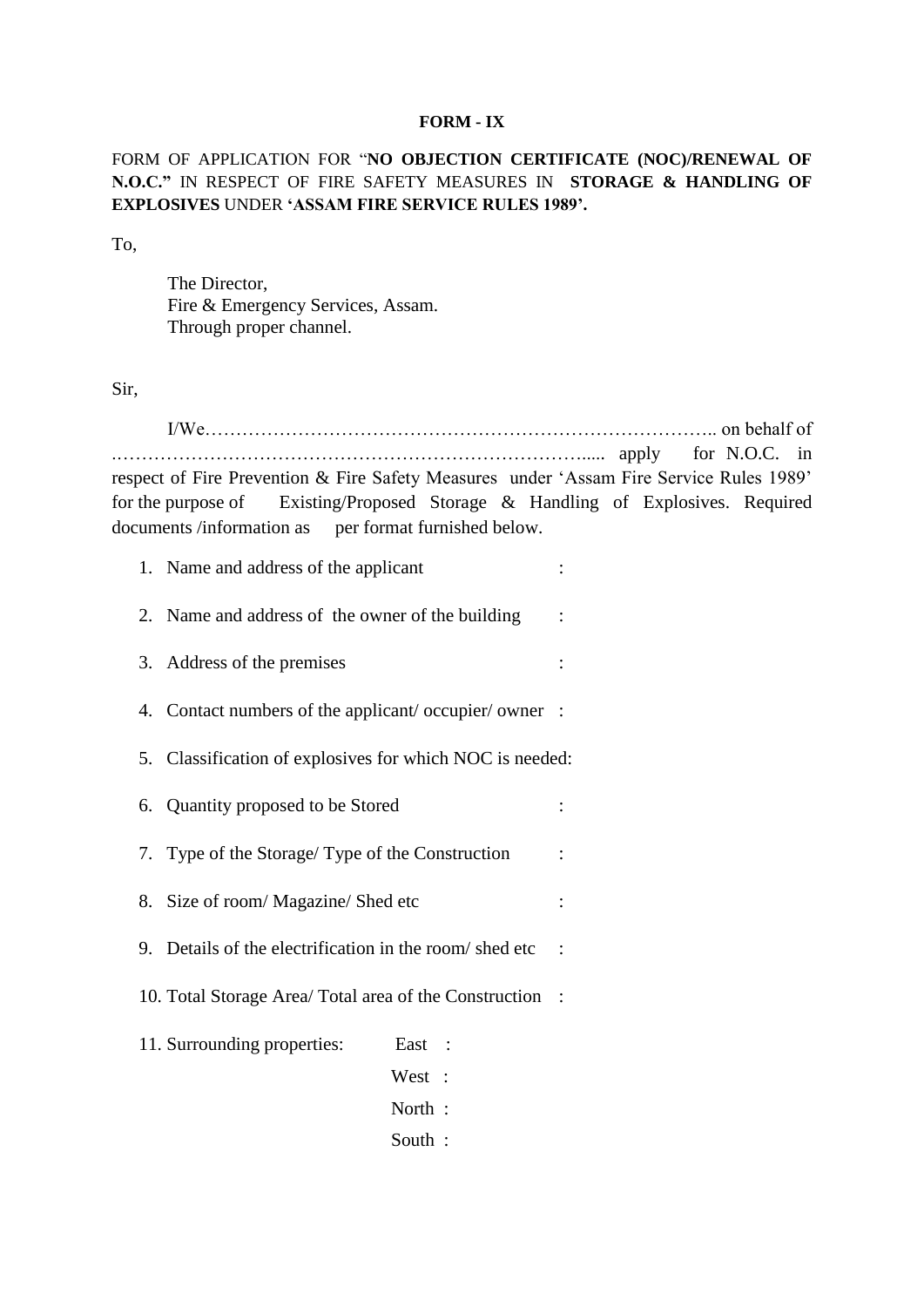- 12. Accessibility to the premises
- 13. Open Space available around the Storage;

Eastern side :

Western Side :

Northern Side :

Southern Side :

- 14. Provision made of segregate the premises
- 15. Name of the nearest Fire Station
- 16. Details of the Fire Fighting Equipments available in the premises
- 17. Details of the water storages available in the premises
- 18. Details of the personnel trained in basic fire fighting

(Sl. No of the training certificate)

- 19. License number ( not applicable for new applicants)
- 20. Any other information that the applicant desires to provide

# 21. **Documents to be Enclosed** :-

i) Site Plan ii) Lay Out Plan iii) Service Plan iv) Licence / Permission etc.

Place: Signature of the Applicant Date : ( Owner/ Signing Authority)

# **Received By:-**

1.Name & Designation:-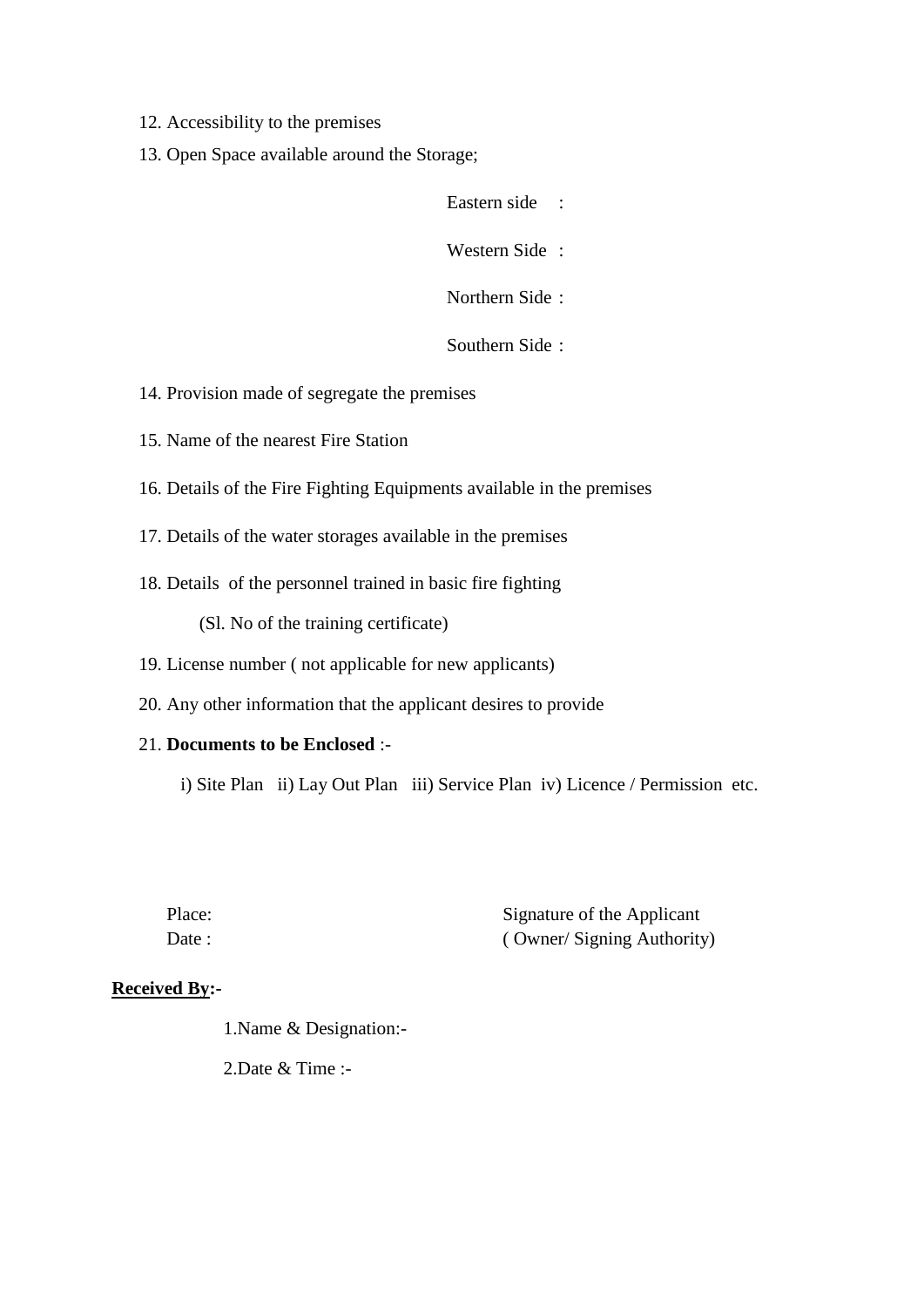### **FORM -X**

FORM OF APPLICATION FOR "**NO OBJECTION CERTIFICATE (NOC)"** IN RESPECT OF FIRE SAFETY MEASURES IN **THE STORAGE AND HANDLING PHARMACEUTICAL PRODUCTS, CHEMICAL INDUSTRIES/ STORAGE OF SOLVENTS ETC. 'ASSAM FIRE SERVICE RULES 1989'.**

To,

The Director Fire & Emergency Services, Assam. Through proper channel.

Sir,

I/We……………………………………………………………………….. on behalf of .…………………………………………………………………..... apply for N.O.C. in respect of Fire Prevention & Fire Safety Measures under 'Assam Fire Service Rules 1989' for the purpose of the Existing/Proposed storage and handling

pharmaceutical products, chemical industries/ storage of solvents etc. Required documents /information as per format furnished below.

| 1. Name and address of the applicant                   |  |
|--------------------------------------------------------|--|
| 2. Name and address of the owner of the premises       |  |
| 3. Address of the premises                             |  |
| 4. Contact numbers of the applicant/occupier/owner     |  |
| 5. Chemicals (Raw material) proposed to be stored      |  |
| 6. Quantity proposed to be stored                      |  |
| 7. Type of the Storage:                                |  |
| 8. Flash point/s of the product proposed to be Stored  |  |
| 9. Details of the electrification in the proposed area |  |
| 10. Total Storage Area/Total area of the installation  |  |
| 11. Surrounding properties: East :                     |  |
| West :                                                 |  |
| North:                                                 |  |
| South:                                                 |  |